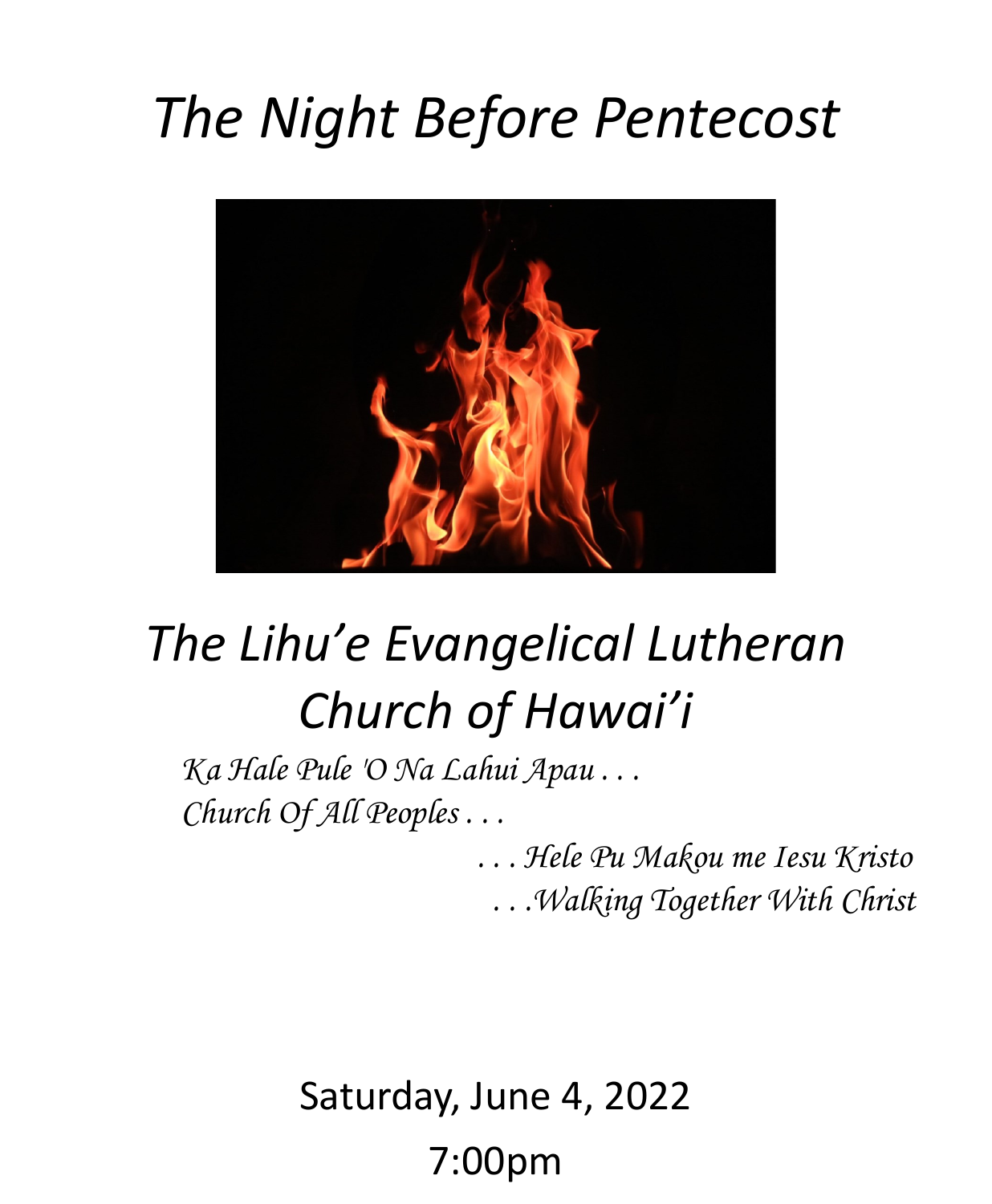# *The Night Before Pentecost* Order of Worship



*Prelude Victoria Oana*

# *\*Gathering*

- P We gather with hope-filled expectation! Holy Spirit, come!
- **C Our hearts wait upon you, O God!**
- P Jesus has said, "It is better that I go so that I may send you a helper"
- **C We need the Holy Spirit to charge, energize, and reform our lives.**
- P Come Holy Spirit!
- **C Come Holy Spirit!**
- P The Holy Spirit indeed changes everything for it is the power and presence of God given to us, present among us, and active within us. It teaches us what is right, shows us what is wrong, and helps straighten us out when we have gone astray. It is God's way to prepare and propel us to faith and good deeds. Again I say, come Holy Spirit!
- **C Yes! Come, Holy Spirit. You are welcome here!**
- P God sends the Holy Spirit so that we might learn and grow to walk in step with the Spirit, sharing the love of Christ in, with, and through our lives. Come Holy Spirit!

*\*Song of Invitation Come, Gracious Spirit, Heavenly* 

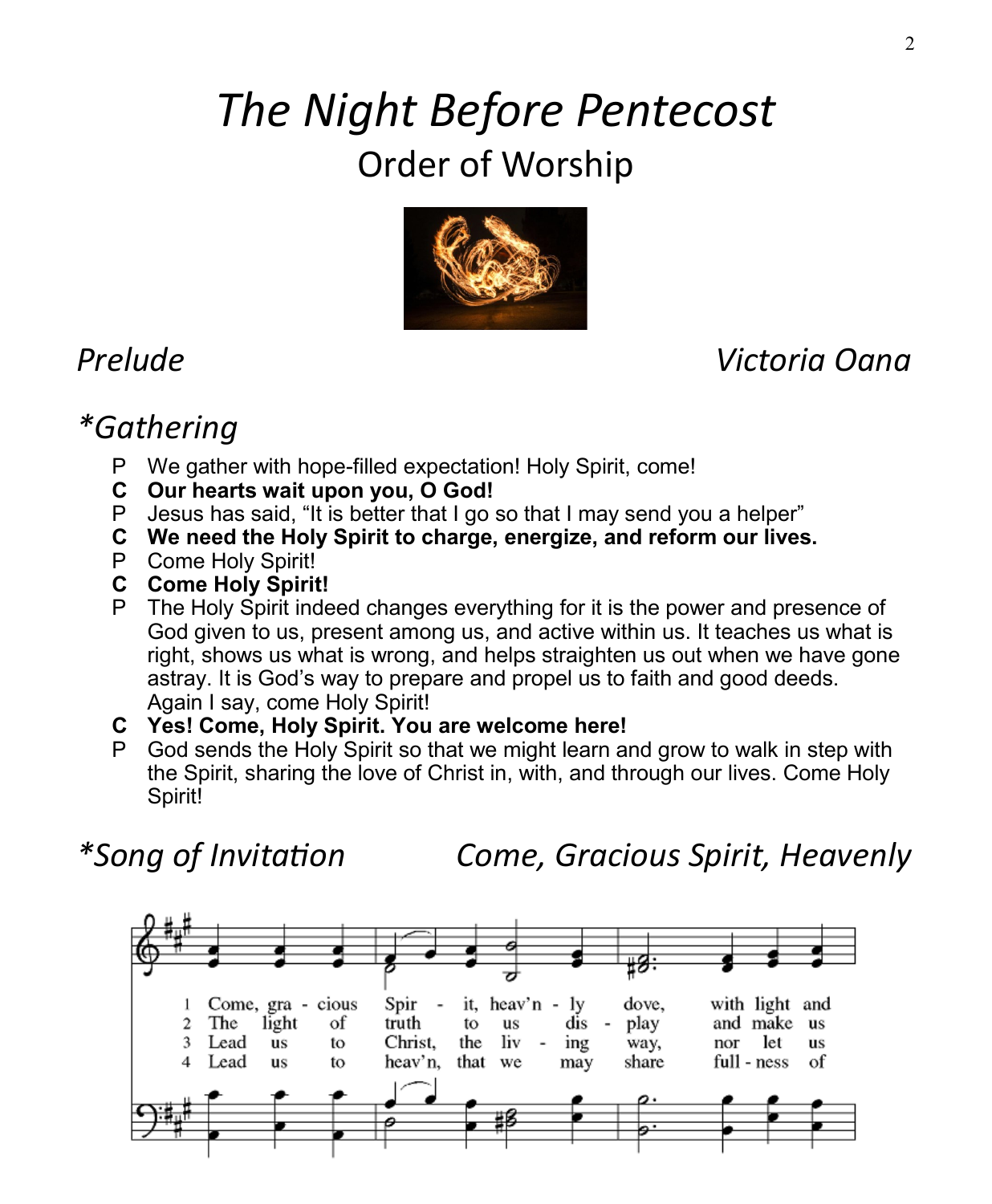

 $<sup>5</sup>$ And he said to them, "Suppose one of you has a</sup> friend, and you go to him at midnight and say to him, 'Friend, lend me three loaves of bread; <sup>6</sup>for a friend of mine has arrived, and I have nothing to set before him.<sup>'</sup> And he answers from within. 'Do not bother me; the door has already been locked, and my children are with me in bed; I cannot get up and give you anything.' <sup>8</sup>I tell you, even though he will not get up and give him anything because he is his friend, at least because of his persistence he will get up and give him whatever he needs. <sup>9</sup>So I say to you, Ask, and it will be

A The Word of the Lord **C Thanks be to God.**

### *First Reading Luke 11:5-13*

given you; search, and you will find; knock, and the door will be opened for you.  $^{10}$ For everyone who asks receives, and everyone who searches finds, and for everyone who knocks, the door will be opened. <sup>11</sup>Is there anyone among you who, if your child asks for a fish, will give a snake instead of a fish?  $^{12}$ Or if the child asks for an egg, will give a scorpion?  $^{13}$ If you then, who are evil, know how to give good gifts to your children, how much more will the heavenly Father give the Holy Spirit to those who ask him!"

### *Word of Response*

- P Dear children, take heart and believe. It is God's good pleasure to give you the Holy Spirit. No good thing will God withhold from those who love Him. Therefore, come boldly and receive the Holy Spirit!
- **C We thank and praise you Lord as we wait for the Holy Spirit to come!**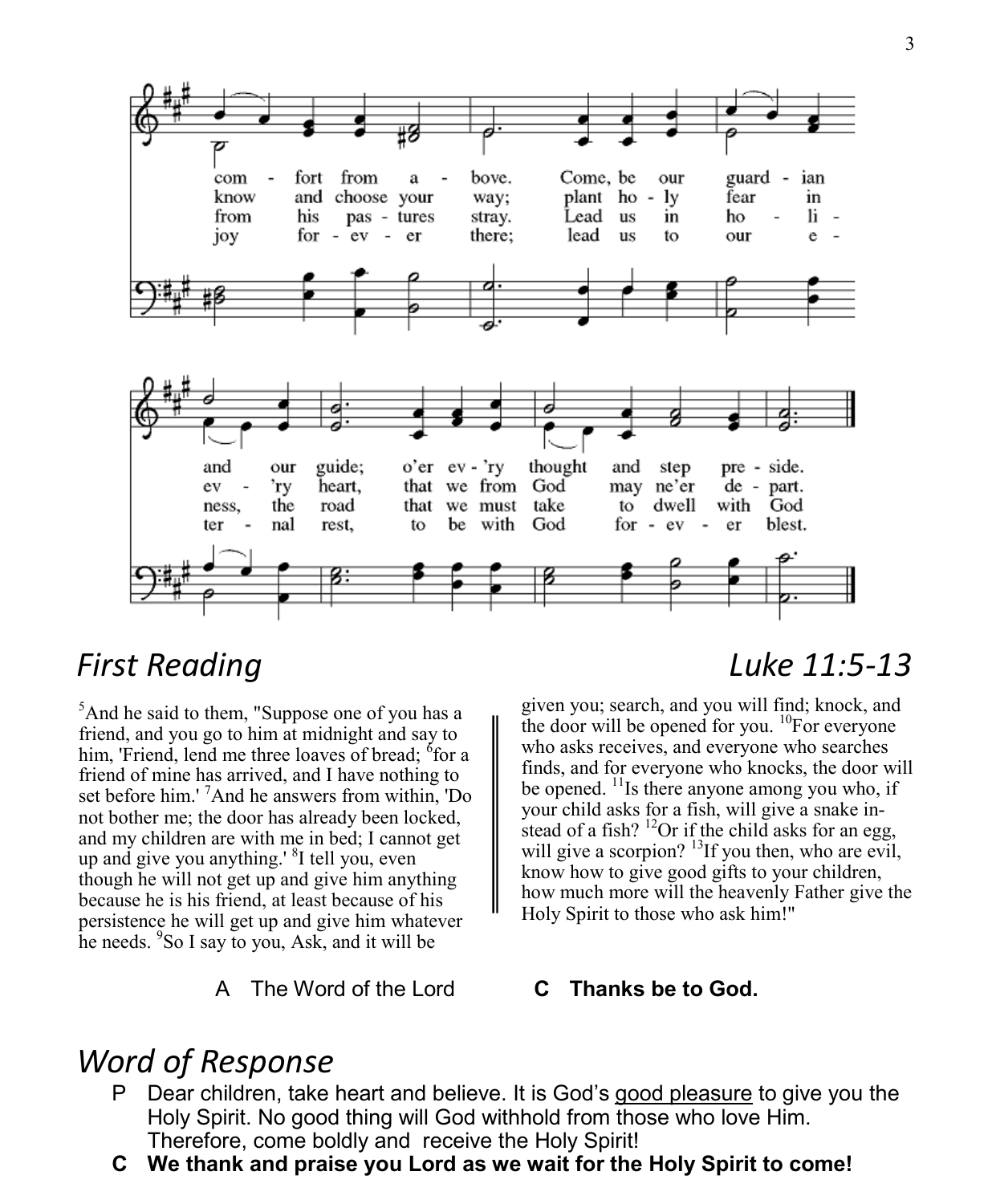## **Second Reading Psalm 27**

<sup>1</sup>The LORD is my light and my salvation; whom shall I fear? The LORD is the stronghold of my life; of whom shall I be afraid? <sup>2</sup>When evildoers assail me to devour my flesh — my adversaries and foes — they shall stumble and fall. <sup>3</sup>Though an army encamp against me, my heart shall not fear; though war rise up against me, yet I will be confident. <sup>4</sup>One thing I asked of the LORD that will I seek after: to live in the house of the LORD all the days of my life, to behold the beauty of the LORD, and to inquire in his temple. <sup>5</sup>For he will hide me in his shelter in the day of trouble; he will conceal me under the cover of his tent; he will set me high on a rock. <sup>6</sup>Now my head is lifted up above my enemies all around me, and I will offer in his tent sacrifices with shouts of

joy; I will sing and make melody to the LORD. <sup>7</sup>Hear, O LORD, when I cry aloud be gracious to me and answer me! <sup>8</sup>"Come," my heart says, "seek his face!" Your face, LORD, do I seek. <sup>9</sup>Do not hide your face from me. Do not turn your servant away in anger, you who have been my help. Do not cast me off, do not forsake me, O God of my salvation!  ${}^{10}$ If my father and mother forsake me, the LORD will take me up.  $\rm{^{11}Teach}$ me your way, O LORD, and lead me on a level path because of my enemies.  $^{12}$ Do not give me up to the will of my adversaries, for false witnesses have risen against me, and they are breathing out violence.  $^{13}$ I believe that I shall see the goodness of the LORD in the land of the living.  $14$ <sup>T</sup>Wait for the LORD; be strong, and let your heart take courage; wait for the LORD!

## *\*A Proclamation of the People*

**C Your love is great, O Lord. You will not leave us. You have not forsaken us. Though Christ depart, the Spirit will come. On you our soul waits day and night. Do not delay, O God. Send your Spirit in the midst of your peo ple. Strengthen and empower us, comfort and guide us, teach us and lead us. This changes everything! Come Holy Spirit.**

## *\*A Service of Waiting*

(At this time, we will wait for the Holy Spirit to come. In preparation, the cross will receive a red linen cloth as a sign and symbol of the Holy Spirit.)

Light from the Christ candle will come forth and ignite our collective fire as a sign of *our unity in the Spirit*

- P We light this fire as a sign and symbol of the Holy Spirit. We wait patiently for the Spirit to come.
- **C We open our hearts. We open our lives. We open our minds. Fill us with your Spirit, O Lord! Come, Holy Spirit!**

### *Vow Renewal*

P The Spirit moves in our lives and leads us to renew and refresh our love for God and for one another. By the Spirit's work, Ross and Vicky have chosen to renew their vows before God and all of you. We praise God for this work of the Spirit and invite them forward so we may celebrate and support them in the communi ty of God!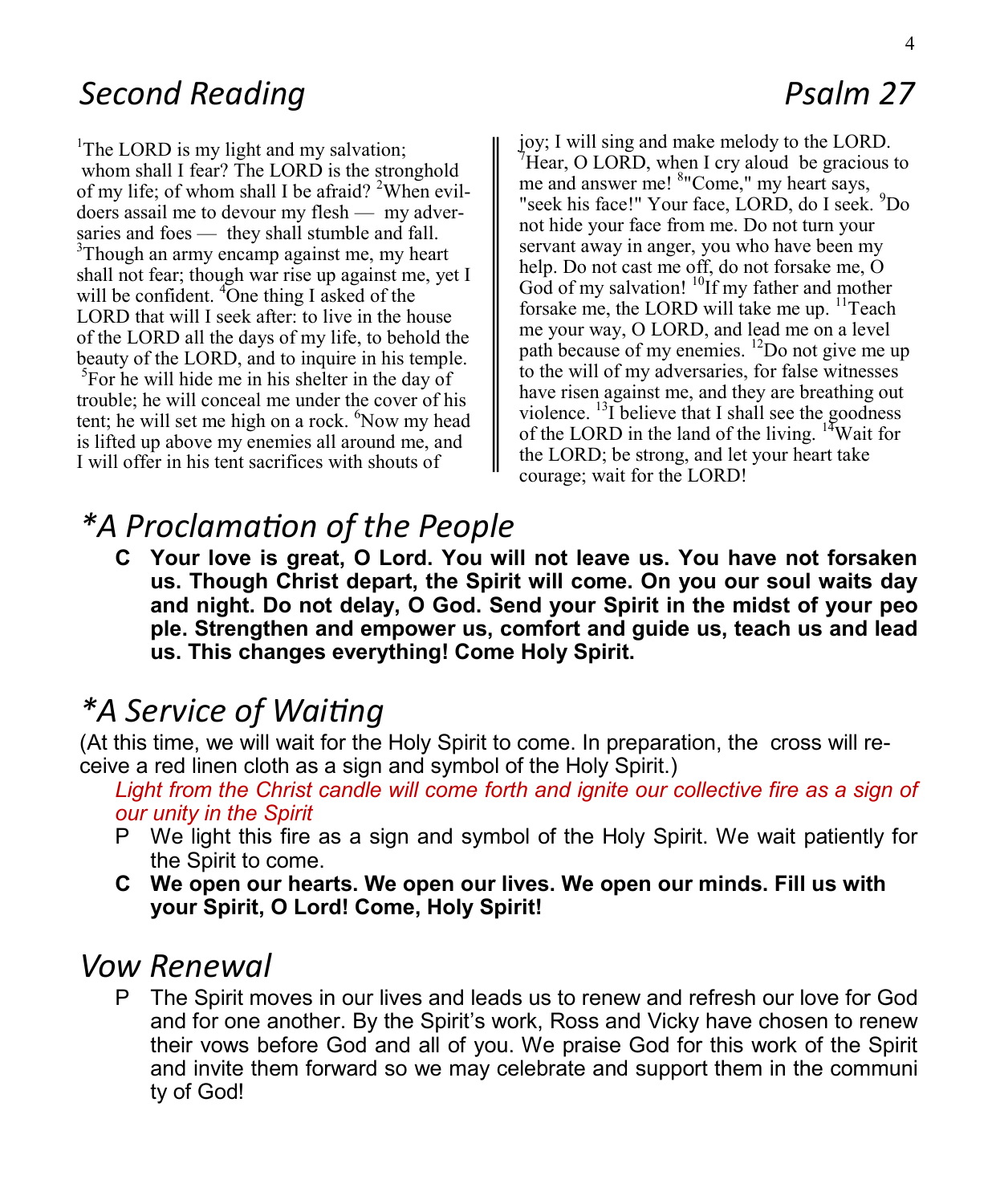## *\*Affirmation of Vows*

- P The grace of our Lord Jesus Christ, the love of God, and the communion of the Holy Spirit be with you.
- **C And also with you.**
- P Let us pray, God of love and grace, pour out upon your servants and fill their cup with gladness so that they would eternally overflow and all might experience the love and kindness they share with one another. On this day, grant them your blessing anew that their love might be renewed in you.
- **C Amen**

## *Third Reading 1 Corinthians 13:3-8a*

 ${}^{3}$ If I give away all my possessions, and if I hand over my body so that I may boast, but do not have love, I gain nothing.

<sup>4</sup>Love is patient; love is kind; love is not envious or boastful or arrogant <sup>5</sup> or rude. It does not insist

A The Word of the Lord **C Thanks be to God.**

on its own way; it is not irritable or resentful;  $^{6}$ it does not rejoice in wrongdoing, but rejoices in the truth. <sup>7</sup>It bears all things, believes all things, hopes all things, endures all things. <sup>8</sup>Love never ends.

- 
- P God has given us the gift of marriage as a tangible sign of God's grace. In and through marriage we can put on display God's love for us and God's love for the world. Through love for one another, especially in marriage, one can come to see God's great love for all of humanity and God's commitment and faithfulness to the covenant.

Love isn't easy. As Ross says, "It requires a deep understanding." God is great in understanding and knows our frame. God knows that we are human and made of flesh. Our love, therefore, is limited and finite, imperfect and flawed. The great news of God's grace, however, is that is it new every moment of eve ry day. It is here, for us.

Ross and Victoria come to renew their love in the ocean of God's great love so that they can continue to grow in love for one another, God, and the world.

- **V** *(exchange vows)*
- **R** *(exchange vows)*

#### *Pastor Stands*

- P Victoria and Ross, your love is a light that burns eternally within the eternal light and life of Christ. You both are witnesses of Christ and shine the light of Christ through your marriage to the world. Having been renewed in the covenant of marriage, may the Lord bless this day and continually make your love for one another new. Continue to carry the light of God's love and share it with one an other and the world.
- **A Amen**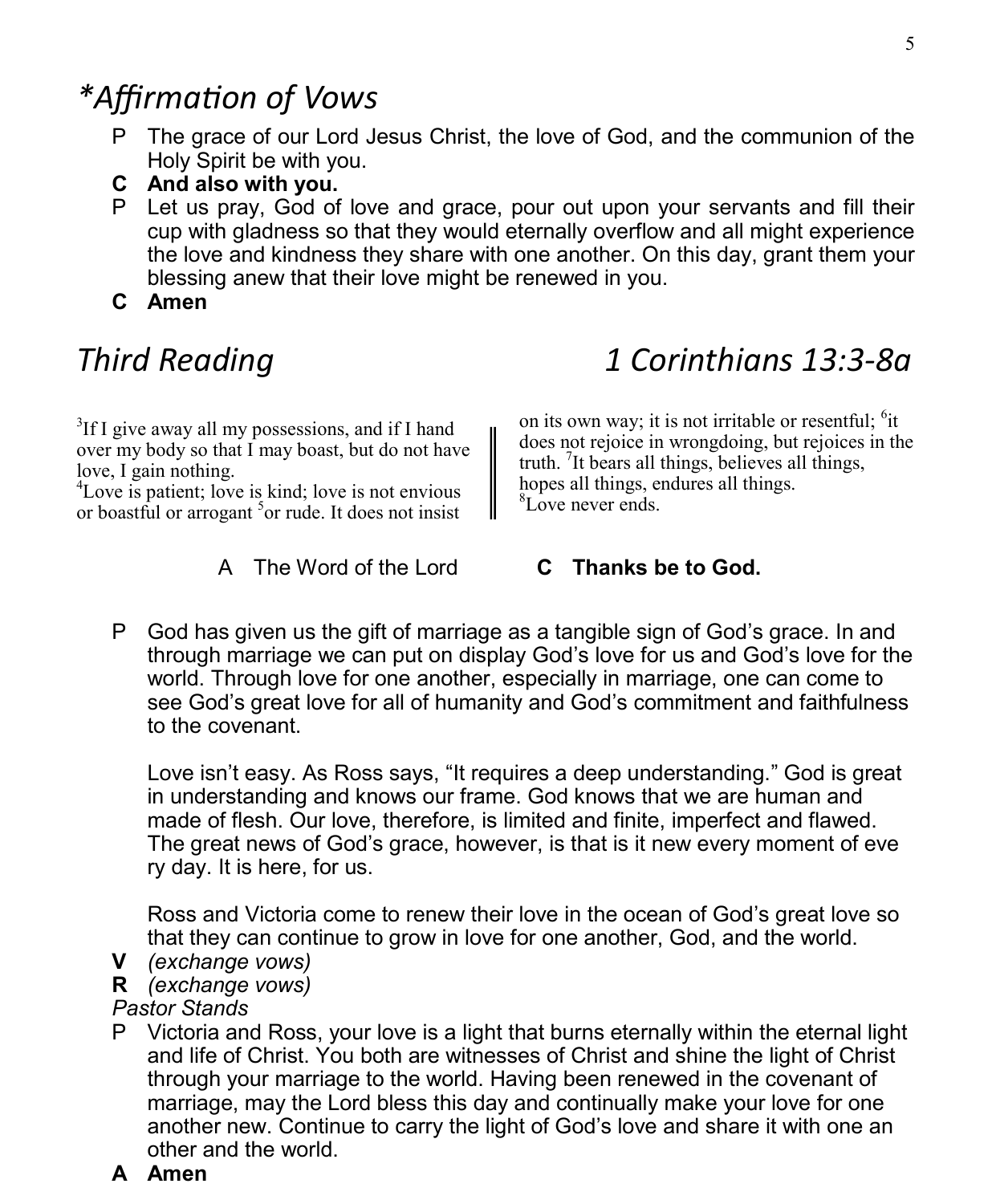#### *Both stand*

P Let us pray. Lord God, constant in mercy, we give you thanks for bestowing you blessing on your servants, Ross and Victoria. Grant them continued life together er. Awaken them each day to new signs of your presence as they grow in love toward you, toward each other, and toward the world; through Jesus Christ our Lord.

#### **A Amen**

P Gracious God, you bless Ohana and renew your people. Enrich spouses, par ents and children more and more with your grace, that, strengthening and sup porting one another, they may serve those in need and be a sign of the fulfill ment of your perfect kingdom, where, with your Son Jesus Christ and the Holy Spirit, you live and reign, one God through all ages of ages.

#### **A Amen**

- P Let us pray the prayer our Lord taught us to pray. Gracious God, who art in heaven, hallowed be thy name, thy kingdom come, thy will be done, on earth as it is in heaven. Give us this day our daily bread; and forgive us our trespasses, as we forgive those who trespass against us; and lead us not into temptation, but deliver us from evil. For thine is the Kingdom, and the power, and the glory, forever and ever. Amen.
- P Almighty God, Makua,  $\frac{1}{2}$  Keiki Kane, and Uhane Hemolele, keep you in God's light and truth and love now and forever.
- **A Amen**

 $16$ Live by the Spirit, I say, and do not gratify the desires of the flesh. <sup>17</sup>For what the flesh desires is opposed to the Spirit, and what the Spirit desires is opposed to the flesh; for these are opposed to each other, to prevent you from doing what you want.  $^{18}$ But if you are led by the Spirit, you are not subject to the law.  $\frac{19}{2}$ Now the works of the flesh are obvious: fornication, impurity, licentiousness, <sup>20</sup>idolatry, sorcery, enmities, strife, jealousy, anger, quarrels, dissensions, factions,  $^{21}$ envy, drunkenness, carousing, and things like these.

A The Word of the Lord **C Thanks be to God.**

## *Fourth Reading Galatians 5:16-26*

I am warning you, as I warned you before: those who do such things will not inherit the kingdom of God.

 $^{22}$ By contrast, the fruit of the Spirit is love, joy, peace, patience, kindness, generosity, faithfulness, <sup>23</sup> gentleness, and self-control. There is no law against such things. <sup>24</sup>And those who belong to Christ Jesus have crucified the flesh with its passions and desires. <sup>25</sup>If we live by the Spirit, let us also be guided by the Spirit.  $^{26}$ Let us not become conceited, competing against one another, envying one another.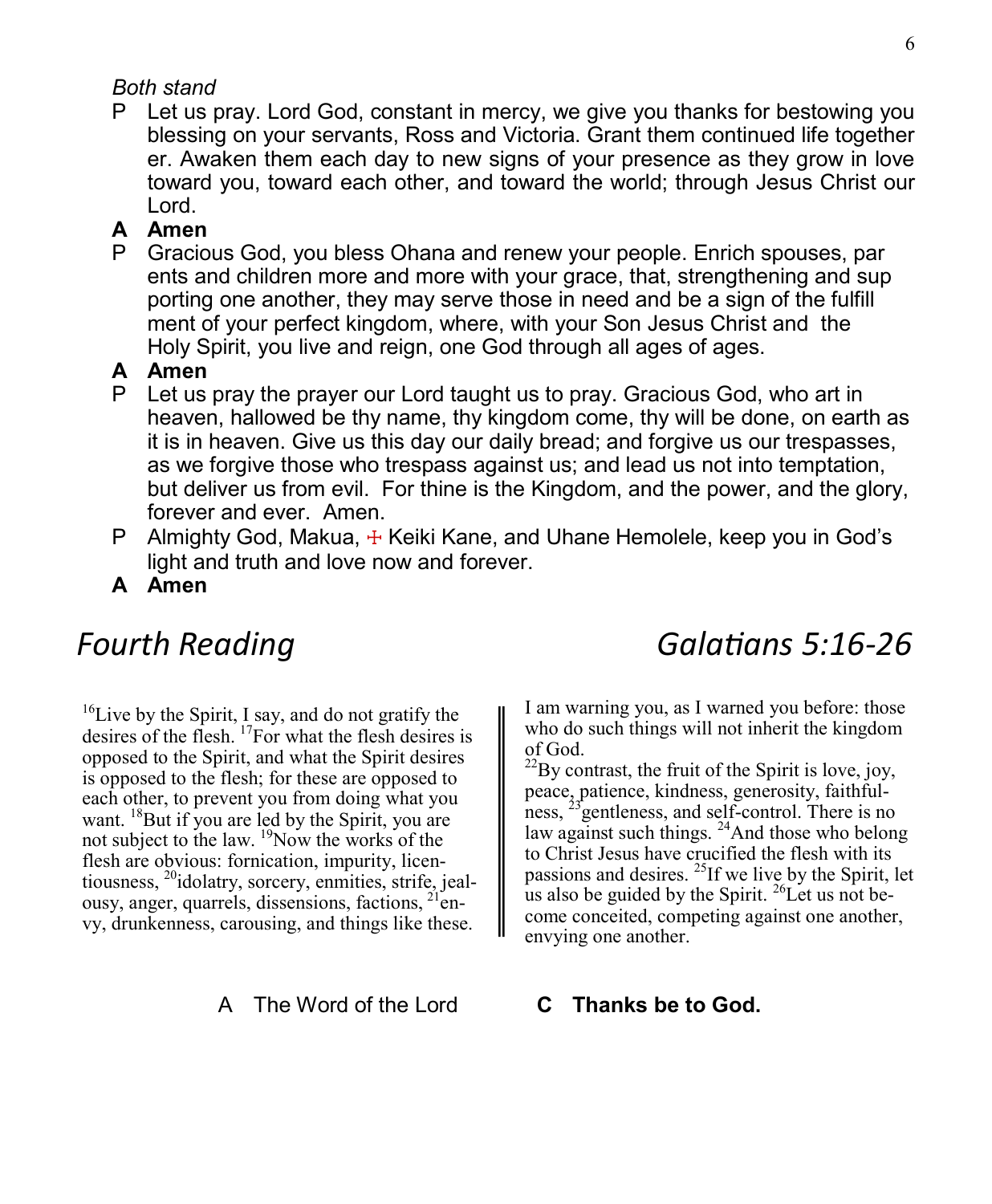